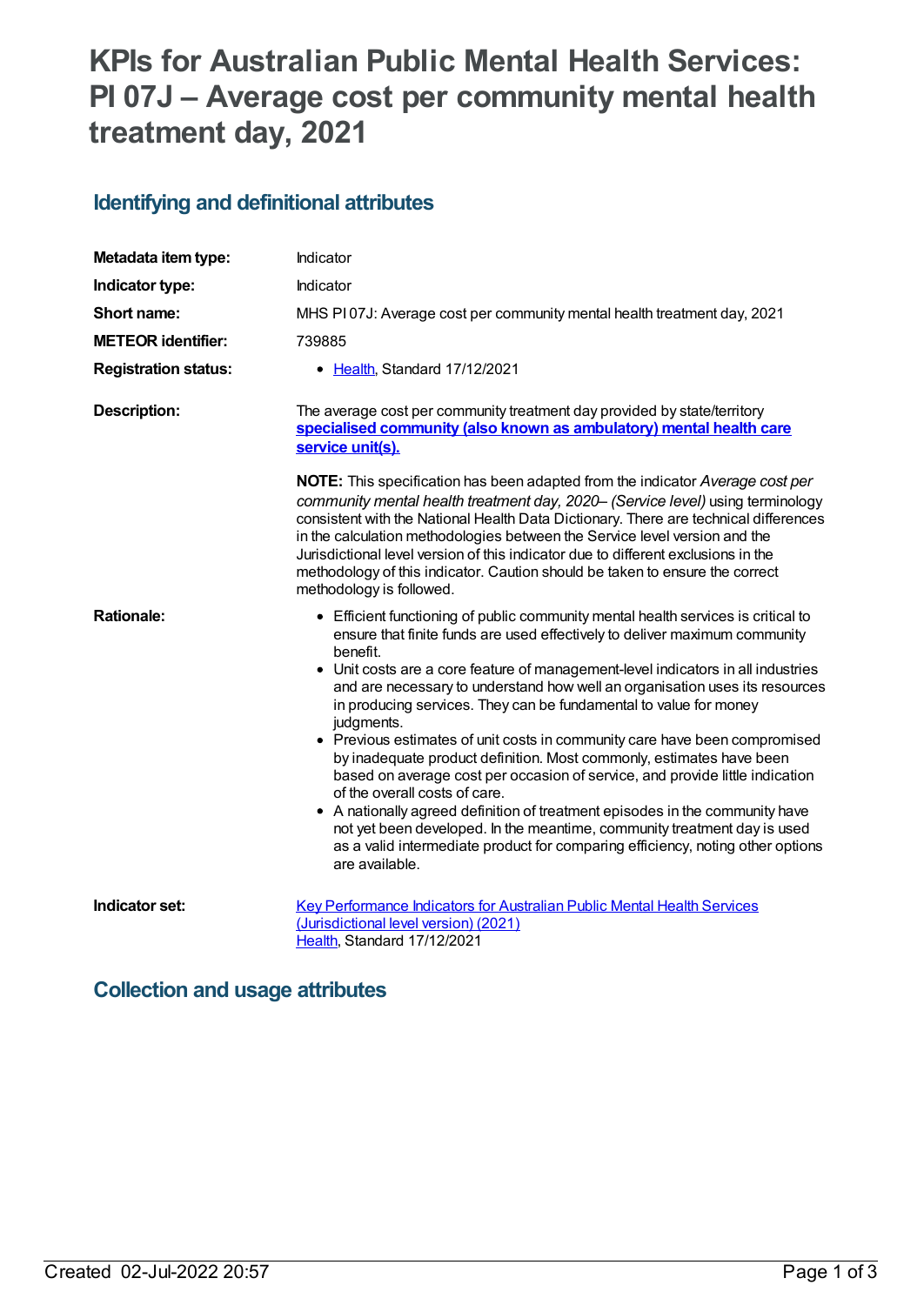| <b>Computation description:</b> | Coverage/Scope:                                                                                                                                                                                                                                                                                                                                                                                                                                                                                                                                                                                                          |
|---------------------------------|--------------------------------------------------------------------------------------------------------------------------------------------------------------------------------------------------------------------------------------------------------------------------------------------------------------------------------------------------------------------------------------------------------------------------------------------------------------------------------------------------------------------------------------------------------------------------------------------------------------------------|
|                                 | State/territory specialised community mental health care service unit(s) in-scope for<br>reporting as defined by the Mental Health Establishments National Minimum Data<br>Set (NMDS) (numerator).                                                                                                                                                                                                                                                                                                                                                                                                                       |
|                                 | State/territory specialised community mental health care service unit(s) in-scope for<br>reporting as defined by the Community Mental Health Care NMDS (denominator).                                                                                                                                                                                                                                                                                                                                                                                                                                                    |
|                                 | A share of expenditure associated with delivery of care to non-uniquely identified<br>consumers is excluded.                                                                                                                                                                                                                                                                                                                                                                                                                                                                                                             |
|                                 | All activity associated with non-uniquely identified consumers is excluded.                                                                                                                                                                                                                                                                                                                                                                                                                                                                                                                                              |
|                                 | Methodology:                                                                                                                                                                                                                                                                                                                                                                                                                                                                                                                                                                                                             |
|                                 | • Reference period for 2021 performance reporting: 2019-20.<br>• Recurrent costs include costs directly attributable to the community mental<br>health care treatment day plus a proportional share of overhead costs. Cost<br>data for this indicator is based on gross recurrent expenditure as compiled by<br>state/territory data providers according to the specifications of the Mental<br>Health Establishments NMDS. As such, it is subject to the concepts,<br>definitions and costing methodology developed for the NMDS.<br>• Expenditure is adjusted for the proportion of non-uniquely identifiable people. |
| <b>Computation:</b>             | Numerator + Denominator                                                                                                                                                                                                                                                                                                                                                                                                                                                                                                                                                                                                  |
| <b>Numerator:</b>               | Total state/territory recurrent expenditure on ambulatory mental health care services<br>within the reference period.                                                                                                                                                                                                                                                                                                                                                                                                                                                                                                    |
| <b>Numerator data elements:</b> | Data Element / Data Set-                                                                                                                                                                                                                                                                                                                                                                                                                                                                                                                                                                                                 |
|                                 | Data Element                                                                                                                                                                                                                                                                                                                                                                                                                                                                                                                                                                                                             |
|                                 | Total apportioned expenditure at Ambulatory service unit level (adjusted)                                                                                                                                                                                                                                                                                                                                                                                                                                                                                                                                                |
|                                 | <b>NMDS/DSS</b>                                                                                                                                                                                                                                                                                                                                                                                                                                                                                                                                                                                                          |
|                                 | (derived from) Mental Health Establishments NMDS 2019-20                                                                                                                                                                                                                                                                                                                                                                                                                                                                                                                                                                 |
| Denominator:                    | Total number of community mental health care treatment days provided by<br>state/territory ambulatory mental health care services within the reference period.                                                                                                                                                                                                                                                                                                                                                                                                                                                           |
| Denominator data<br>elements:   | Data Element / Data Set-                                                                                                                                                                                                                                                                                                                                                                                                                                                                                                                                                                                                 |
|                                 | Data Element                                                                                                                                                                                                                                                                                                                                                                                                                                                                                                                                                                                                             |
|                                 | Specialised mental health service—number of community mental health<br>care treatment days                                                                                                                                                                                                                                                                                                                                                                                                                                                                                                                               |
|                                 | <b>NMDS/DSS</b>                                                                                                                                                                                                                                                                                                                                                                                                                                                                                                                                                                                                          |
|                                 | (derived from) Community Mental Health Care NMDS 2019-20                                                                                                                                                                                                                                                                                                                                                                                                                                                                                                                                                                 |
|                                 | Data Element / Data Set-                                                                                                                                                                                                                                                                                                                                                                                                                                                                                                                                                                                                 |
|                                 | Person-unique identifier used indicator, yes/no code N                                                                                                                                                                                                                                                                                                                                                                                                                                                                                                                                                                   |
|                                 | NMDS / DSS                                                                                                                                                                                                                                                                                                                                                                                                                                                                                                                                                                                                               |
|                                 | Community mental health care NMDS 2019-20                                                                                                                                                                                                                                                                                                                                                                                                                                                                                                                                                                                |
| Disaggregation:                 | Service variables: nil                                                                                                                                                                                                                                                                                                                                                                                                                                                                                                                                                                                                   |
|                                 | Consumer attributes: nil                                                                                                                                                                                                                                                                                                                                                                                                                                                                                                                                                                                                 |
| <b>Comments:</b>                | For this indicator, 'public sector community mental health services' refer to<br>specialised mental health services, and those provided as a public service that is<br>managed or funded by state or territory health authorities.                                                                                                                                                                                                                                                                                                                                                                                       |